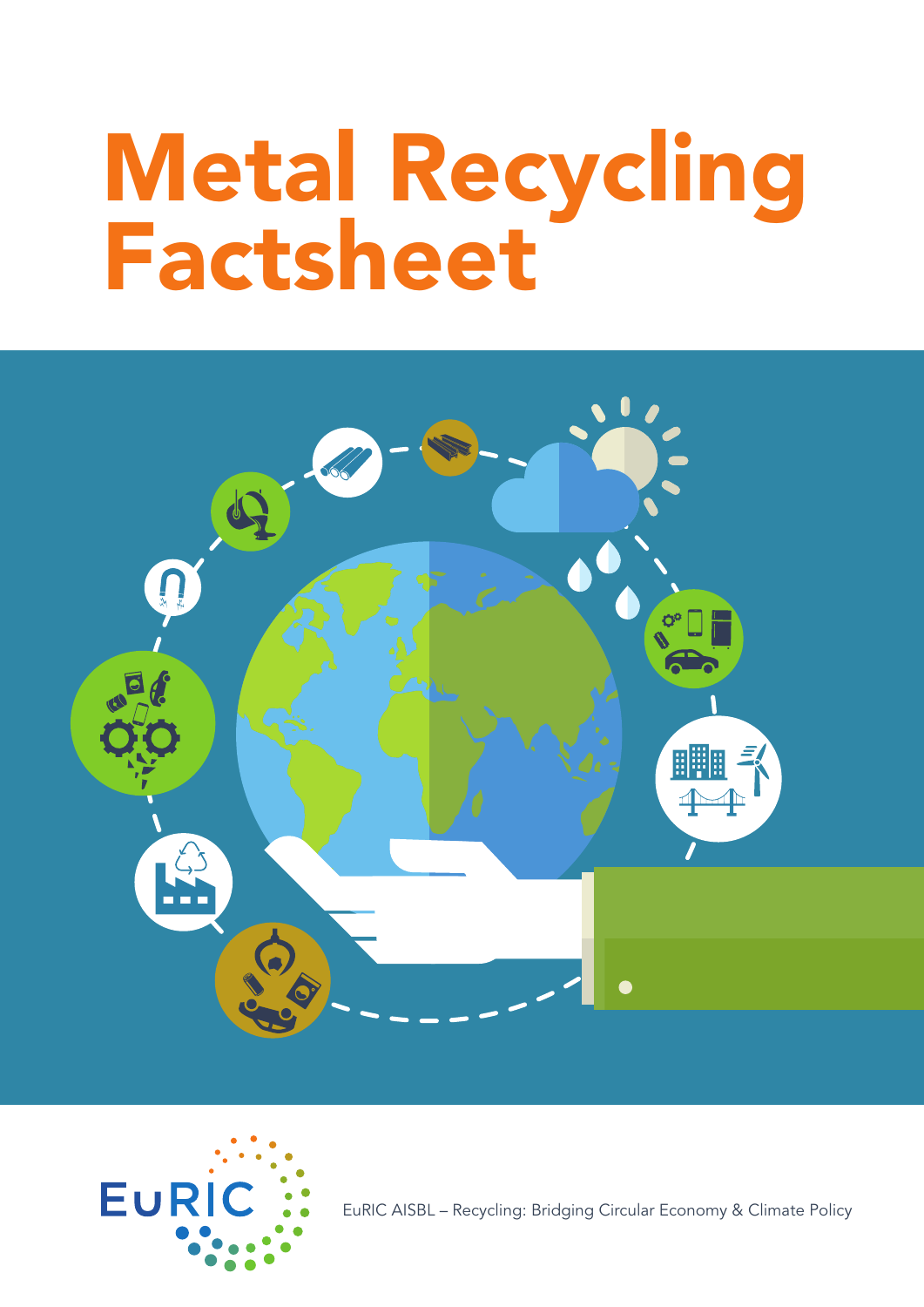# METAL RECYCLING INDUSTRY

**Metals are broadly present in a variety of goods with both short and long term use (i.e., steel bars in our houses, bridges, and turbines, copper cables for communication, railway tracks, kitchen equipment, cars, etc.).**

**EU economic growth is deeply linked to the use of metals with metal supply widely depending on metal scrap. Scrap metals from recycling compete globally on commodity markets, hence the need to ensure both a wellfunctioning internal market for metal recyclers and unhampered access to international markets.**

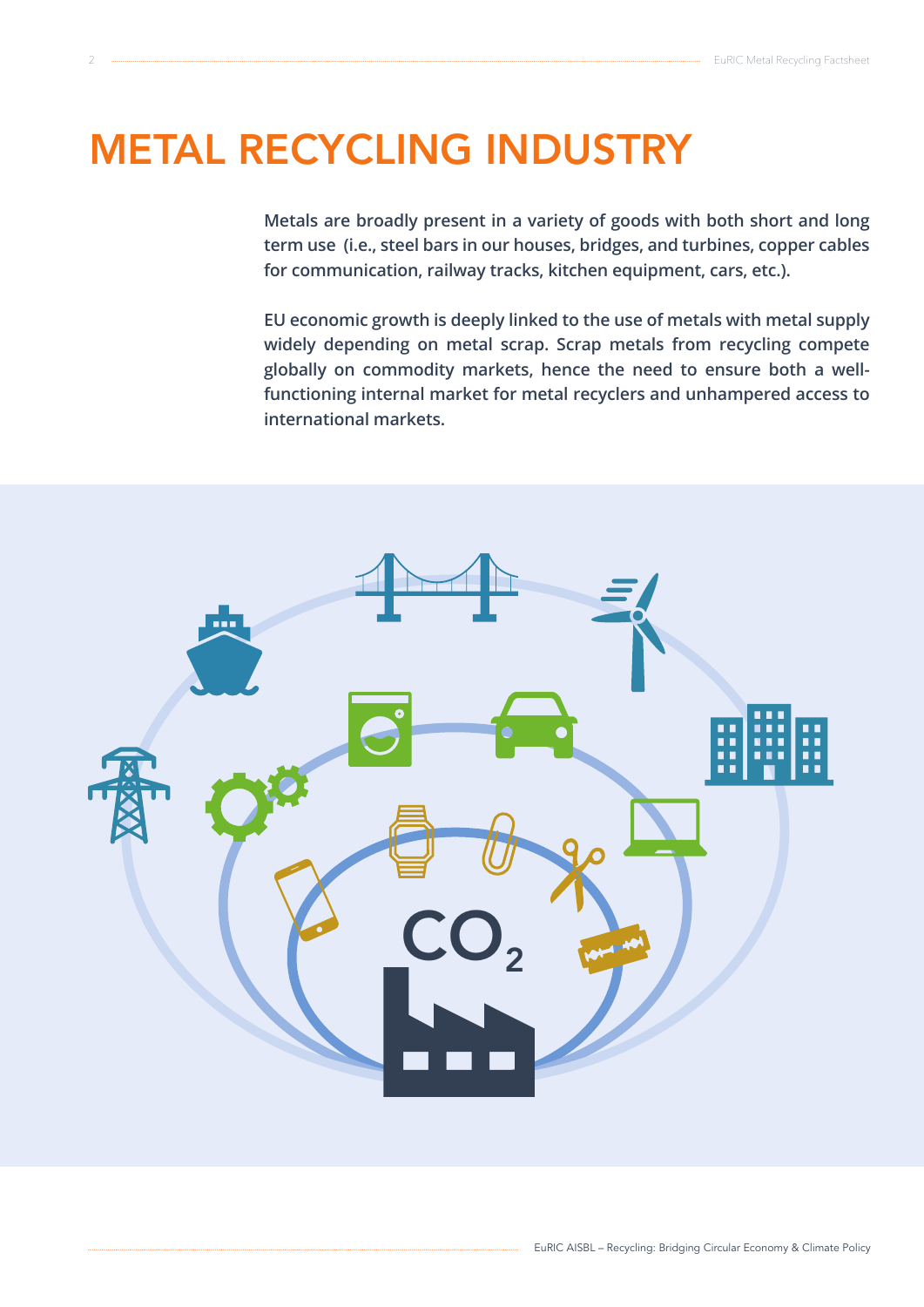# Metals & Circular Economy



Results of the growing metal demand on a linear economy are:

- Declining ore grades.
- Resource scarcity and price hikes.
- Environmental impacts (air and water pollution, land degradation, biodiversity loss).

Despite historical metal reuse, there is an increasing need to move towards a more efficient circular economy model.

Thanks to their unique properties, **metals can be indefinitely recycled**. At their end-of-life (EoL) stage, products made of metals can be re-processed via mechanical treatment and re-introduced to the production process to make new metals. As a result, value chains are already largely circular, despite room for improvement.

**Metal recycling** closes the loop within the production process, therefore reducing the amount of waste that goes into landfill and the amount of primary raw materials required.



# Metals Scrap Recycling Industry in the EU

Common metals, that are conventionally used in household and industrial applications, can be divided into two main groups:



Steel, an iron alloy containing less than 2% of carbon (highly ductile), is by far the most used metal in the world. Followed by aluminium and copper, and other non-ferrous metals such as lead, zinc, nickel, titanium, cobalt, chromium and specialty and precious metals.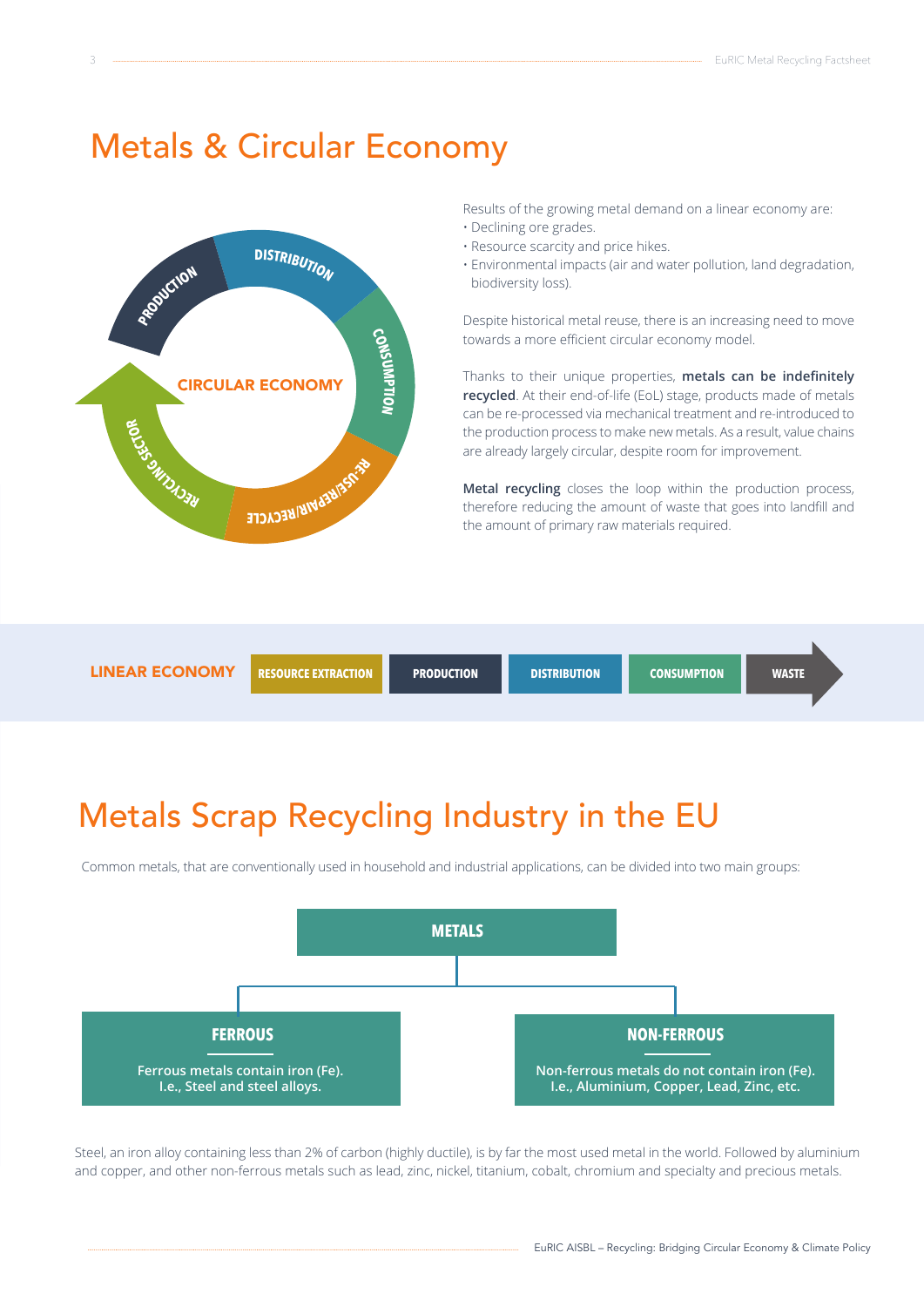# Steel Recycling Sector in the EU

Ferrous metals are mainly composed of iron and have magnetic properties. Amongst them, steel is the most widely used metal, in large and small appliances (i.e., cars, railways, bridges, household equipment, etc.).

#### Economic importance

- Over 90% of EoL stainless steel is currently collected and recycled into new products.
- 600 million tonnes of steel scrap world-wide were used in 2017 for producing steel.
- 35.5% of global crude steel was produced from secondary raw materials in 2017. Steel scrap use (consumption) for steel making was 93.8 tonnes in the EU in 2018.
- 70% of the steel produced to-date is still in use.
- Annual savings on environmental costs by using steel scrap in the EU can achieve up to € 20 billion (2018).



#### Environmental benefits

- $\cdot$  Using steel scrap in the production process reduces CO<sub>2</sub> emissions by 58%.
- Recycling steel saves 72% of the energy needed for primary production (i.e., 4,697 kWh per tonne).
- Recycling one tonne of steel saves 1.4 tonnes of iron ore, 0.8 tonnes of coal, 0.3 tonnes of limestone and additives, and 1.67 tonnes of CO $_2$ .
- $\cdot$  In 2018, 157 million tonnes of CO<sub>2</sub> were saved in the EU by recycling 94 million tonnes of scrap, an equivalent amount to all automobiles circulating in France, Great Britain and Belgium.
- Using recycled steel to make new steel reduces air pollution by 86%, water use by 40%, and water pollution by 76%.

#### END USES OF STEEL IN THE EU





#### International trade

- European steel scrap recycling collects and re-processes more than the demand for steel scrap in the EU. Hence, there is no steel scrap shortage in the EU.
- In 2018, the domestic supply of the EU-28 exceeded 112 million tonnes. This is consistently apparent year after year, showing that there is no scrap shortage in the EU.
- The largest importer of steel scrap from the EU-28 is Turkey, whose imports represent more than 50% of EU-28 steel scrap exports (11.09 million tonnes in 2018). The Turkish steel industry relies vastly on the EAF steel production route using steel scrap as main infeed.
- In 2018, European scrap recyclers exported more than 21,400 thousand tonnes and imported 2,850 thousand tonnes.
- The proportion of steel scrap used in relation to crude steel production in the EU is 56%.



#### STEEL FLOW ANALYSIS IN THE EU (IN THOUSAND TONNES/YEAR)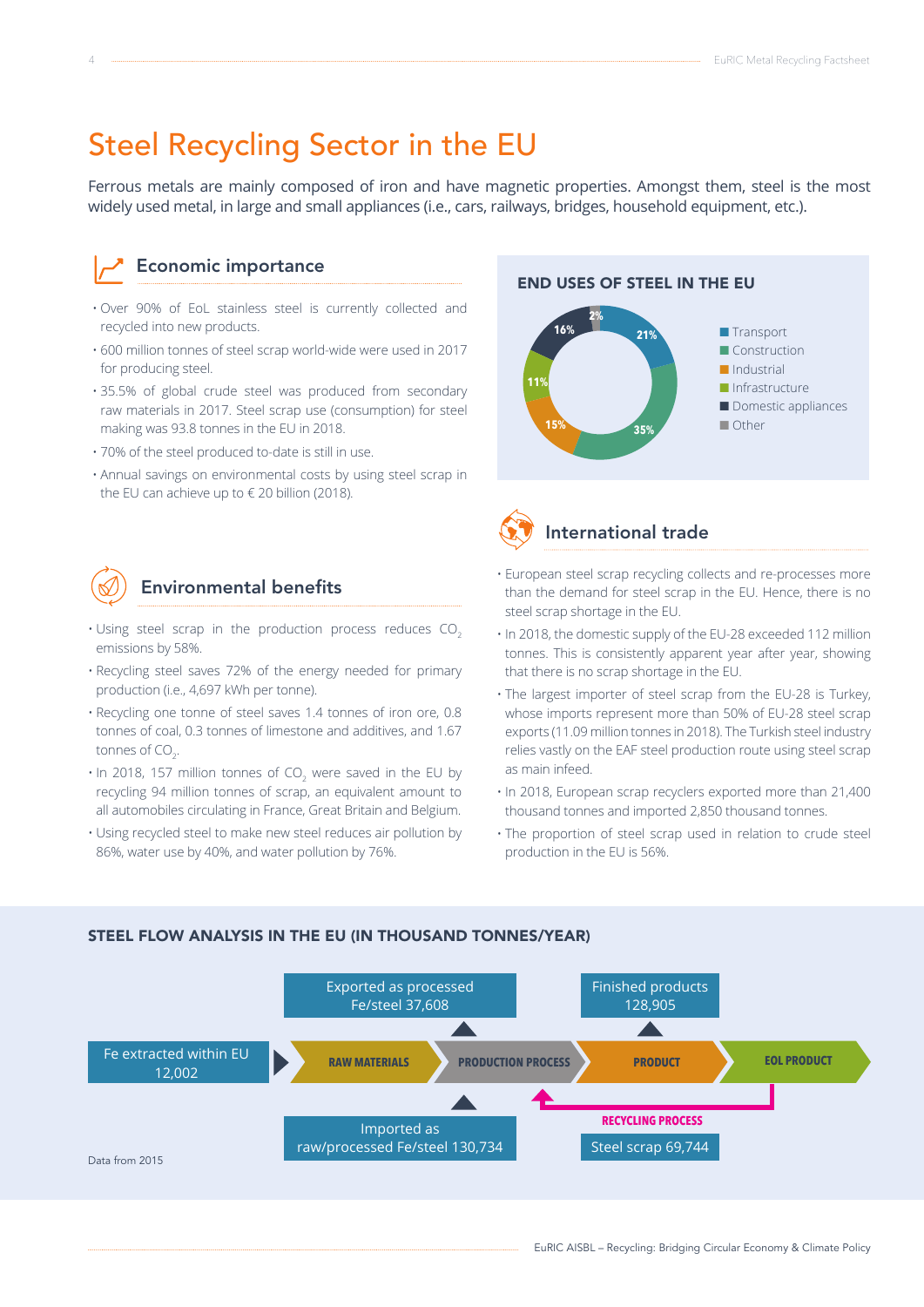# Aluminium Recycling Sector in the EU

Aluminium is a widely popular metal due to the vast variety of its possible uses. Its superb characteristics include malleability, high strength, low density, high thermal and electrical conductivity, corrosion resistance, great recyclability, and it is non-toxic. This versatile metal can be found in car parts, window frames, doors, cans for beverages, canned goods, and much more.



#### Economic importance

- Thanks to its endless recyclability, 75% of all aluminium ever produced is still in use today.
- > 90% of aluminium recovered from construction and transport in 2018.
- 4.9 million tonnes of aluminium were recycled in the EU in 2017.





- $\cdot$  By using aluminium scrap, CO<sub>2</sub> emissions can be reduced by 92% compared to raw aluminium.
- Recycling aluminium saves 95% of the energy needed for primary production.
- One tonne of recycled aluminium saves up to 8 tonnes of bauxite, 14,000 kWh of energy, and 7.6 cubic meters of landfill.



#### International trade

- In the coming decades, demand for aluminium is expected to increase by a further 50% by 2050, reaching over 9 million tonnes of scrap demand in the EU.
- Secondary aluminium production represents globally twice the production of primary aluminium. As a result, aluminium scrap from recycling is a valued commodity, traded worldwide, and the major source of total aluminium production.
- Of the total amount of aluminium scrap generated in the EU at EoL (i.e., 4,338 thousand tonnes of aluminium), about 2,986 thousand tonnes of aluminium were collected and recycled, resulting in an EoL recycling rate of 69%.
- Domestic consumption of the recycled aluminium scrap currently exported outside the EU, would reduce the current volume of primary imports in the EU by about 24%.

#### ALUMINIUM FLOW ANALYSIS IN THE EU (IN THOUSAND TONNES/YEAR)

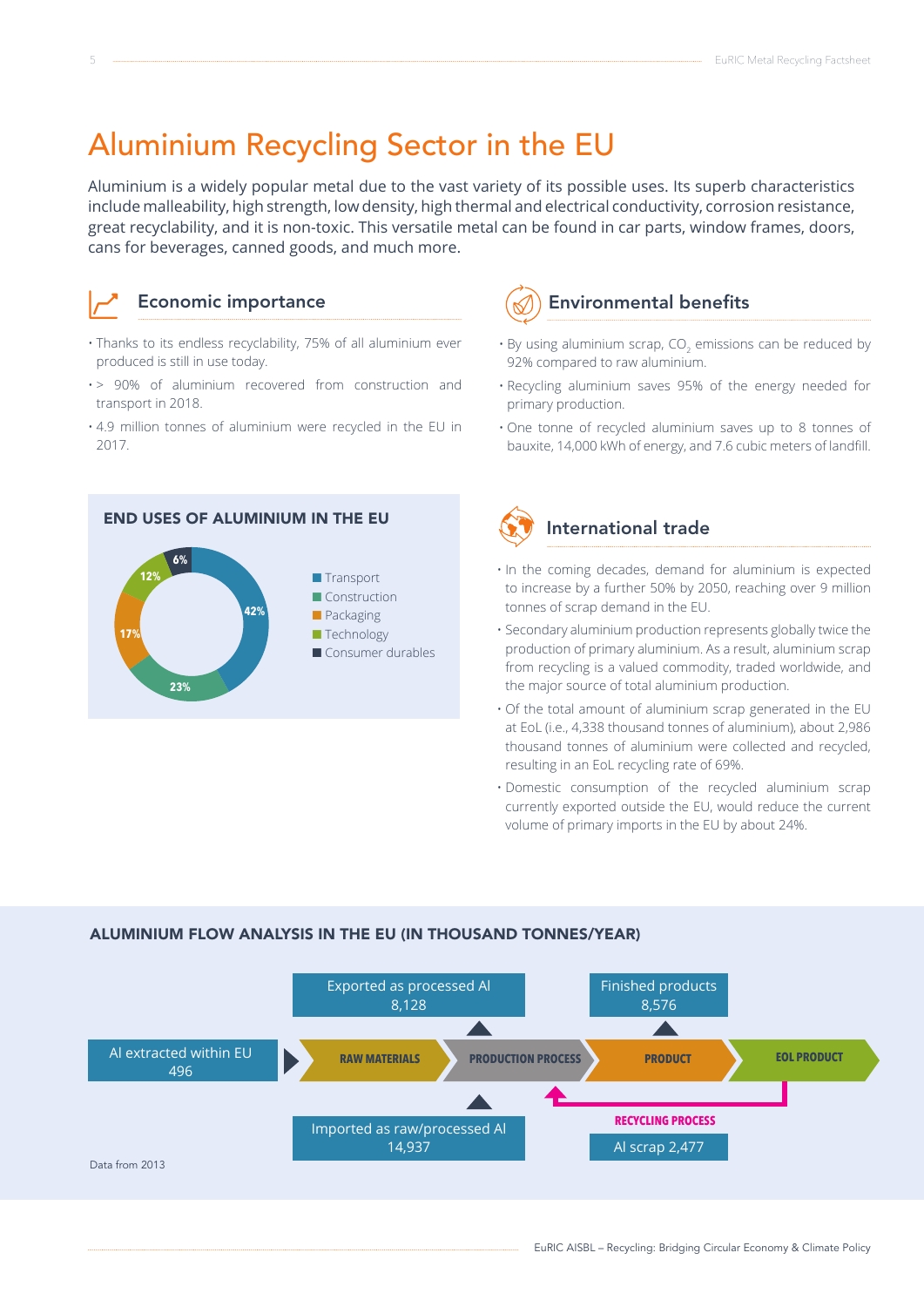# Copper Recycling Sector in the EU

Copper is the best conductor of electricity after silver. It is the third most used metal in manufacturing, used in a variety of applications such as pipes, electrical components, and electric cables. For example, a computer contains around 1.5 kg of copper, a typical home about 100 kg, and a wind turbine 5 tonnes.



#### Economic importance

- 44% of EU copper demand comes from recycled sources.
- 70% of copper in EoL products is recycled.
- 90% of copper in civil infrastructure is recycled.



#### Environmental benefits

- $\cdot$  By using copper scrap, we reduce CO<sub>2</sub> emissions by 65%.
- Recycling copper saves 85% of the energy needed for primary production.



#### International trade

- The modest natural deposits of copper within the EU (48,000 thousand tonnes) drive a strong reliance on recycling, otherwise imports of primary and secondary forms to meet the domestic demand would increase.
- Despite the amount of secondary copper sent to domestic processing is supplemented by imports of copper waste and scrap, in absolute terms, the EU-28 is a net-exporter of secondary copper forms.
- The EU exported 986,000 tonnes of copper scrap with a value of €1.91 billion to third countries in 2016.
- Of the total amount of copper scrap generated at EoL (i.e., 2,625 thousand tonnes of copper), about 1,603 thousand tonnes of copper (61%) were collected and recycled within the EU.

#### COPPER FLOW ANALYSIS IN THE EU (IN THOUSAND TONNES/YEAR)

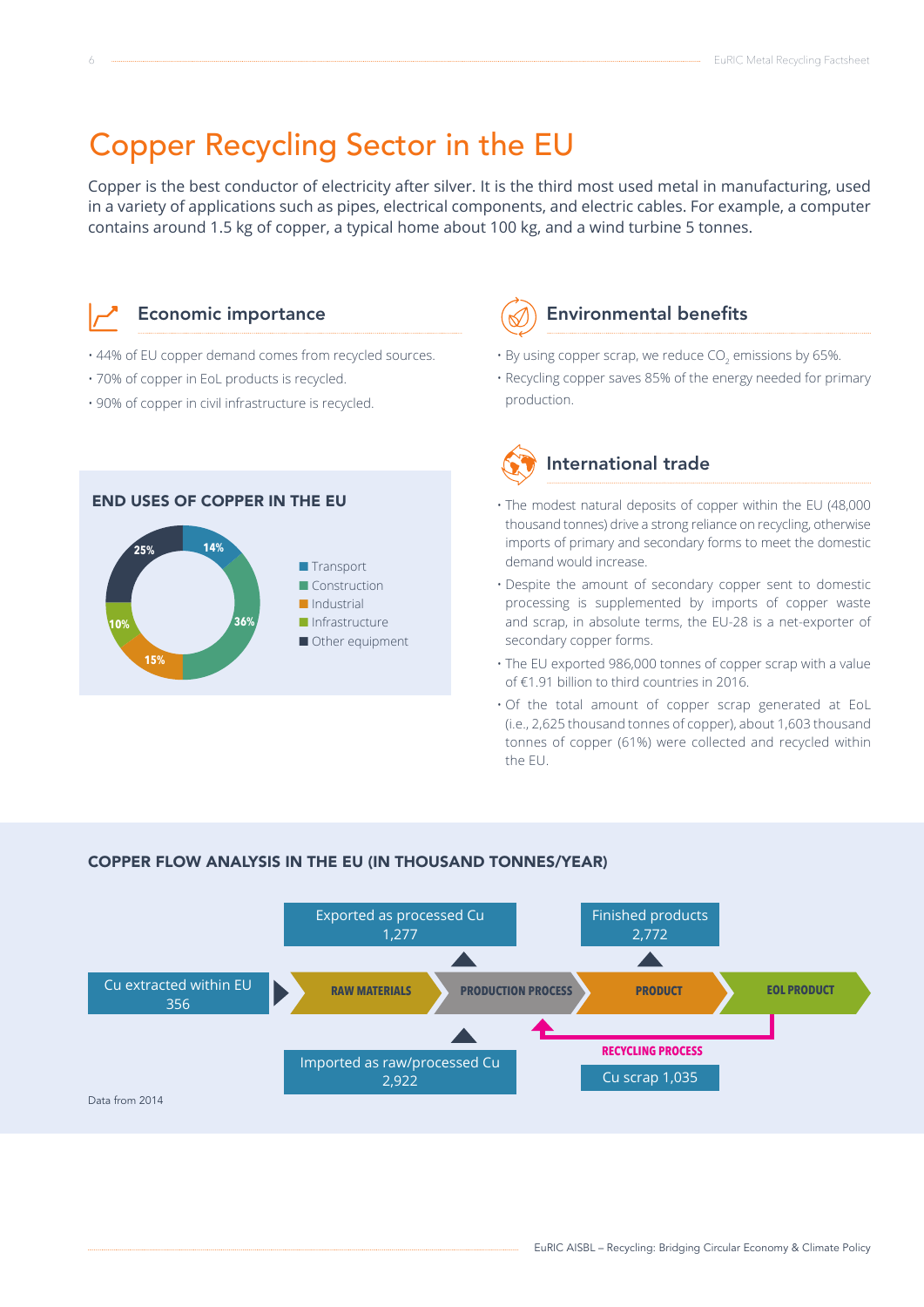# Benefits of Metal Recycling

Metals, including Critical Raw Materials, are an ideal candidate for a circular economy as they are eternally recyclable, and properly treated, secondary metals do not face downcycling or quality issues. Since they do not lose their intrinsic properties during recycling, metals can be used and re-used multiple

times, maintaining their quality and functionality.



#### Socio-economic benefits

- The EU produces only about 3% of the primary raw materials required to sustain a growing demand for metals. Consequently, the EU's metal recycling value chain contributes to reduce EU's dependency on imported materials.
- Recycling of metals is labour intensive and creates a wide variety of job opportunities for skilled workers who carry out a range of functions relating to the collection and sorting of EoL products containing metals.



#### Environmental benefits

- The metal recycling industry is a major contributor to both, the circular economy and climate policy, by saving primary resources, energy, and  $CO<sub>2</sub>$ . However, European policy framework has so far failed to reward the environmental benefits of metal recycling which could further boost its circularity.
- Metals recycling will reduce landfill of metals, which is not only a loss of valuable raw materials, but could also generate an impact on the environment (i.e., leaching into water courses).
- Metals recycling saves up to 20 times (i.e., between 60-95%) of the energy needed compared to the extraction of those metals from ores whilst preserving the quality. That directly impacts the costs of re-processing those metals into final products.
- Production of metals from secondary raw materials significantly reduces CO $_{\textrm{\tiny{2}}}$  emissions compared to their primary production (i.e., mining), and also reduces the derived impact on the water and the land. Using recycled metal instead of finite virgin ores reduces air pollution by 80%, water pollution by 76%, and water use by 40%.



- Metal waste collected and reprocessed into scrap, compliant with industry specifications, and standards, compete on commodity markets with primary materials. Recyclers are not competing on a level playing field since the market fails to reward the environmental benefits in terms of resource, energy, and  $CO_2$  savings resulting from the use of secondary materials.
- Removing the barriers affecting the internal market for recycling, resulting from complex waste shipment procedures, as well as ensuring free and fair trade of secondary raw materials, is crucial to balance supply and demand and guarantee the proper functioning of recycling markets.